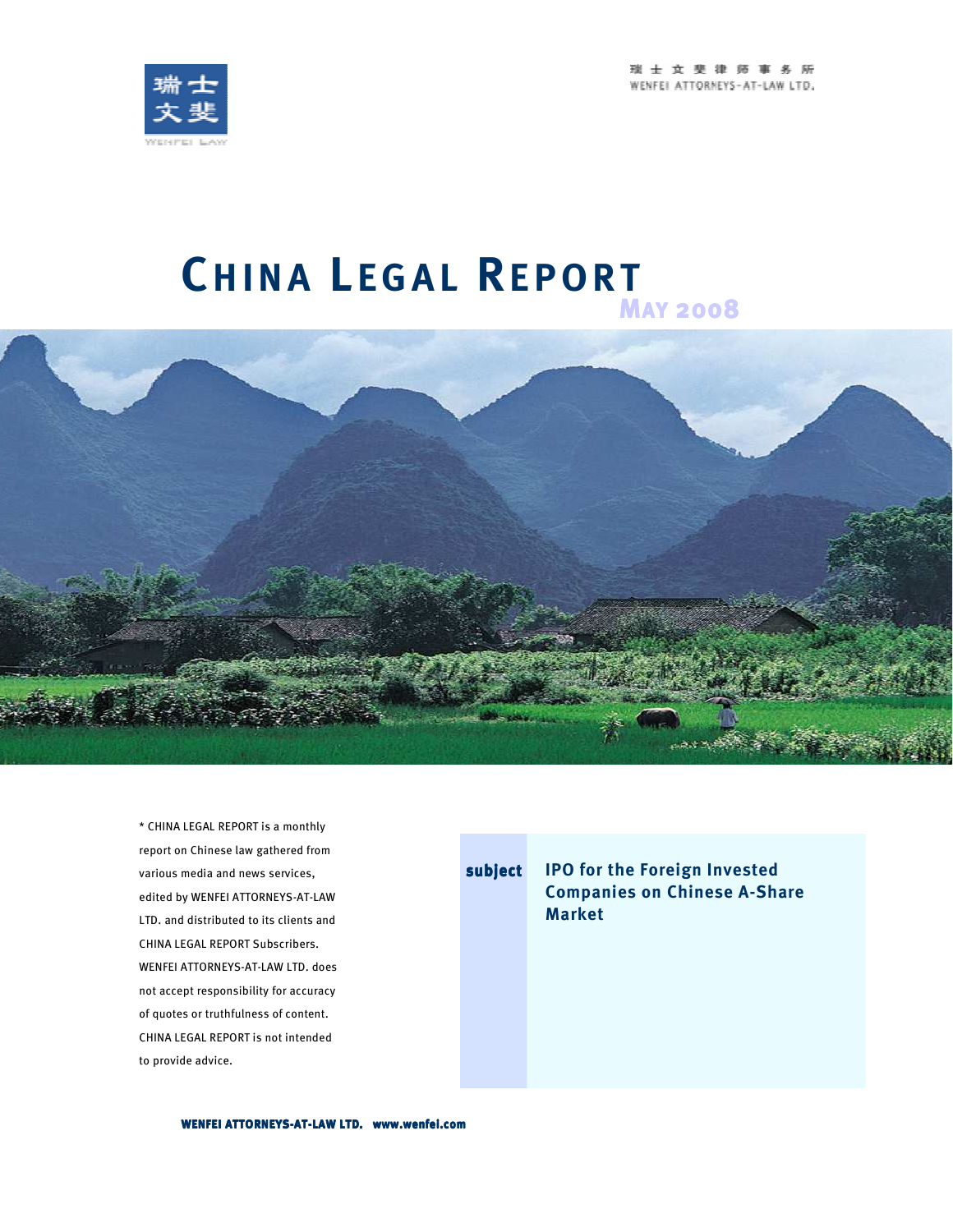# **Introduction**

Since China promised in the joint statement made after China-U.S. Strategic Economic Dialogue in the end of 2007, to consider opening its domestic exchange to listings by foreign firms and what are called "red chips" — Chinese firms registered overseas and trading on the Hong Kong market, 2008 seems in the eyes of the public to become another record year for Initial Public Offering (hereinafter "IPO") for the foreign-invested enterprises (hereinafter "FIEs"). Foreign-invested firms are all eager to seize this opportunity after long time waiting.

It is has been speculated that HSBC, Coca-Cola Amatol, Siemens and some other wellperformed foreign firms would have priority to become listed on the Shanghai exchange. A Chinese magazine1 recently reported that the New York Stock Exchange (hereinafter "NYSE") may as a first foreign company list its shares on mainland A-stock markets, citing an unidentified CSRC official. But just a month earlier, Fan Fuchun, the vice chairman of the China Securities Regulatory Commission (hereinafter "CSRC") denied the likelihood of reforms in short term, at least impossible before the "red chips" coming home. Back in January 2008, Shang Fulin, chairman of the CSRC, also refused to give a timetable for when the first "red-chip" would list A-shares. But China will still encourage qualified foreigninvested companies to list on the domestic stock markets, which can be shown by the latest Guiding Opinion of the Ministry of Commerce on the 2008 National Work of Attracting the Foreign Investment.

Under such complicated circumstances, it remains to be seen whether these FIEs will be approved to go public in China very soon.

#### **1. Legal Invironment**

 $\ddot{\phantom{a}}$ 

Since 2001 Some Opinions Relevant to Foreign Investment in Listed Companies has been promulgated by the Ministry of Foreign Trade and Economic Cooperation (hereinafter "MOFTEC") and CSRS, most of the legal obstacles for FIEs to be listed on the Chinese A-Share market look apparently to be cleared. A number of laws and regulations have been enacted to clarify the requirements in this regard, including:

- 1. Company Law of People's Republic of China
- 2. Securities Law of the People's Republic of China;
- 3. Some Opinions Relevant to Foreign Investment in Listed Companies;

<sup>&</sup>lt;sup>1</sup> Further information please see the website of Caijing Magazine on April 21, 2008 http://www.caijing.com.cn/20080421/57800.shtml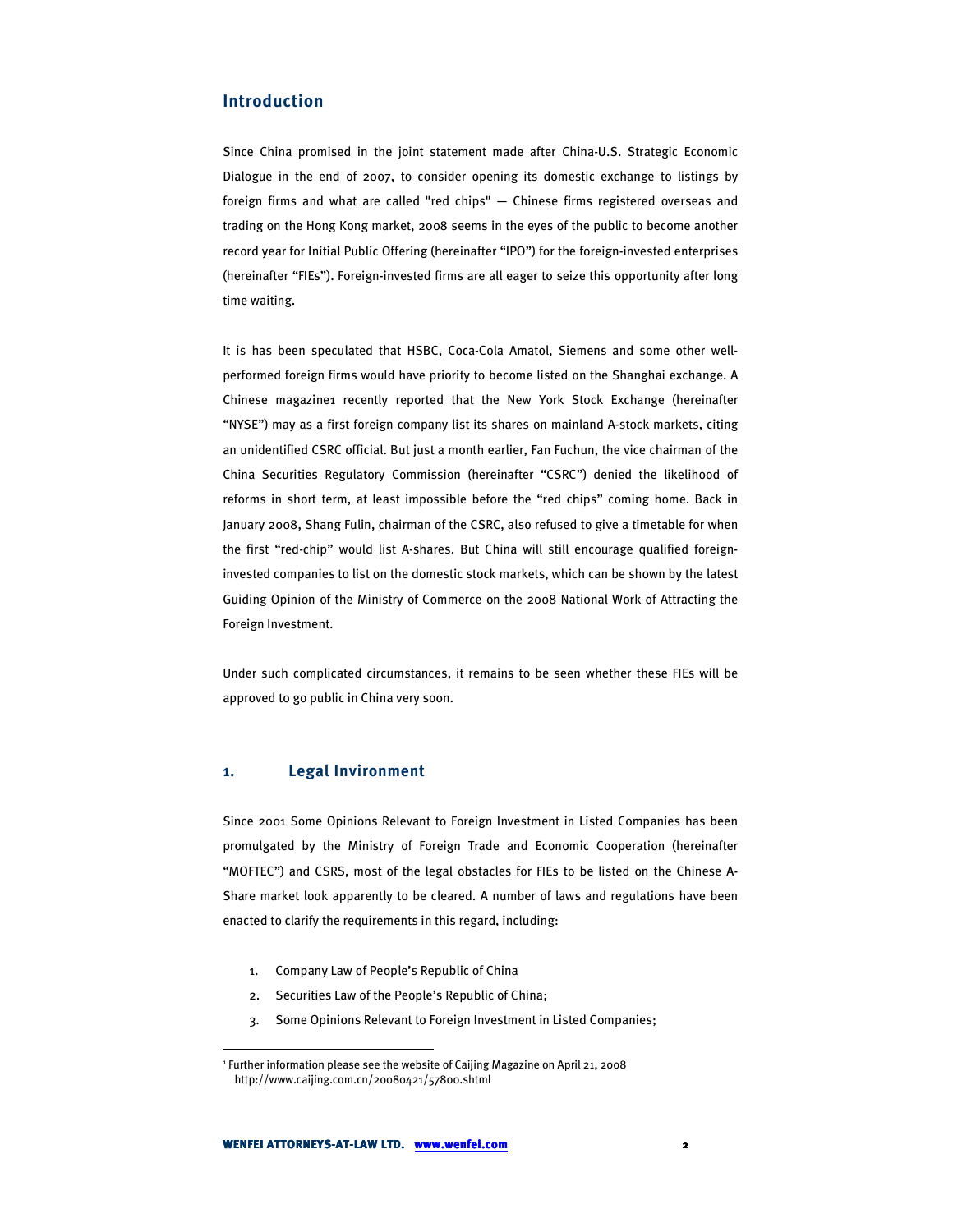- 4. Circular of the General Office of Ministry of Foreign Trade and Economic Cooperation On Relevant Issues of Foreign-funded Joint Stock Companies;
- 5. Special Provisions on the Contents and Formats of Prospectuses of Foreign-funded Joint Stock Companies;
- 6. Provisional Regulations on the Establishment of Foreign-Funded Joint Stock Companies Limited;
- 7. The Catalogue of Industries for Guiding Foreign Investment (hereinafter "Catalogue"); and
- 8. The Measures for the Administration of Initial Public Offering and Listing of Stocks

According to the aforementioned legislations, the first step for foreign investors to participate in this development is to establish a foreign-funded joint stock company (hereinafter "FFJSC") or restructure other enterprises to become a FFJSC, in any of the four ways as follows:

## **1.1. Transformation into FFJSC**

#### **1.1.1. Establishing a new FFJSC**

Requirements:

- 1. Sector Access: in conformity with the Catalogue;
- 2. Promoters: two (2) to two hundred (200) promoters, half of whom should have domiciles in China and at least one (1) of whom is a foreign shareholder; For a company established through public offer: at least one promoter having a record of profit-making in the past three consecutive years.
- 3. Registered Capital: no less than RMB30,000,000 (higher requirements may be applicable to some special industries according to relevant laws and regulations); and
- 4. Equity Interest held by Foreign Investors: no less than 25% of the registered capital.

## **1.1.2. Transformation into FFJSC**

In addition to the requirements mentioned in the aforesaid Item 1, Sino-foreign joint equity ventures, Sino-foreign joint cooperative ventures and solely foreign-funded enterprises (referred to hereinafter as FIEs), when applying to transform into FFJSC, should submit profit-making records for the past three consecutive years. This restructuring process generally takes a period of two (2) to six (6) months according to the relevant practice experience on the market.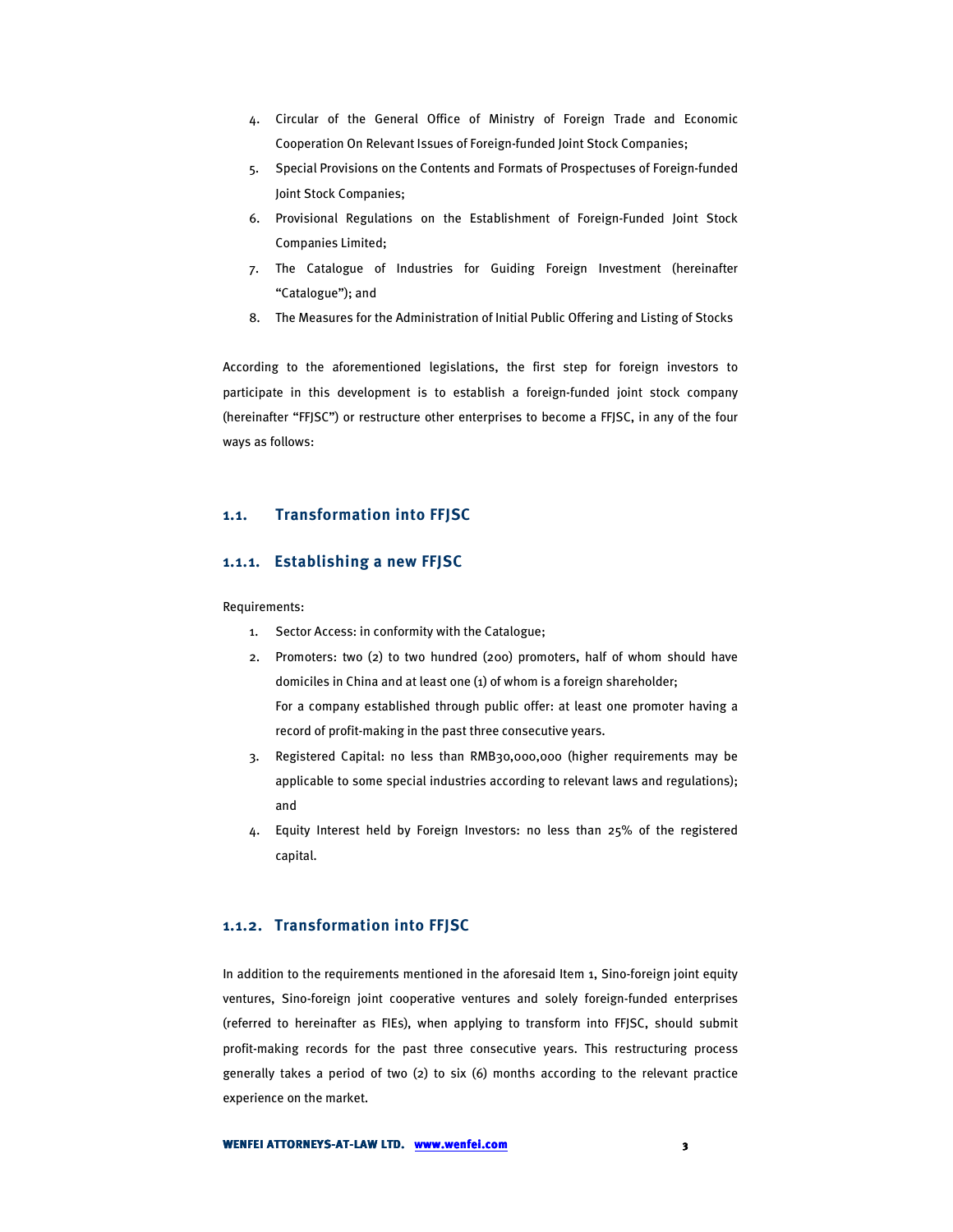#### **1.1.3. Investing in an existing FFJSC**

In accordance with applicable PRC laws and regulations as well as relevant practice, foreign investment in an existing FFJSC by shares transfer, subscription of new shares to be issued by the FFJSC or in any other methods are subject to central MOFCOM's approval.

## **1.1.4. Investing in an existing domestic-funded joint stock companies (hereinafter "DFJSC")**

Additional requirements:

- 1. This DFJSC is established subject to the official State's Approval;
- 2. More than 25% of the FFJSC's registered capital have been purchased and held by foreign shareholders with the payment of convertible foreign currency.

#### **1.2. Listing**

The issuance of stocks in China by FFJSC (A shares) shall be in conformity with the following requirements:

## **1.2.1. Qualification**

- 1. Since a joint stock limited company is established, its business operations shall last for 3 years or more, unless it is otherwise approved by the State Council. If a FFJSC is completely converted from a limited company, its operating term may be calculated from the date on which the original limited company is established;
- 2. The registered capital has been fully paid in;
- 3. having passed the joint annual inspections of foreign-invested enterprises for the recent three years;
- 4. the scope of business is in conformity with the requests as mentioned in the Interim Provisions on Guiding the Orientation of Foreign Investment and the Catalogue;
- 5. there is no alteration of the actual controller (no major change regarding an issuer's main business, directors and senior managers);
- 6. it has no any material illegal activities during the latest three (3) years;
- 7. according to applicable provisions, if a FFJSC shall be controlled (including being relatively controlled) by the Chinese investors or special requirements on the share ratio of the Chinese investors shall be satisfied, it should continue to maintain the controlling status or the share ratio of the Chinese investors after listing.

**WENFEI ATTORNEYS-AT-LAW LTD. www.wenfei.com 1.2.2. Company Governance**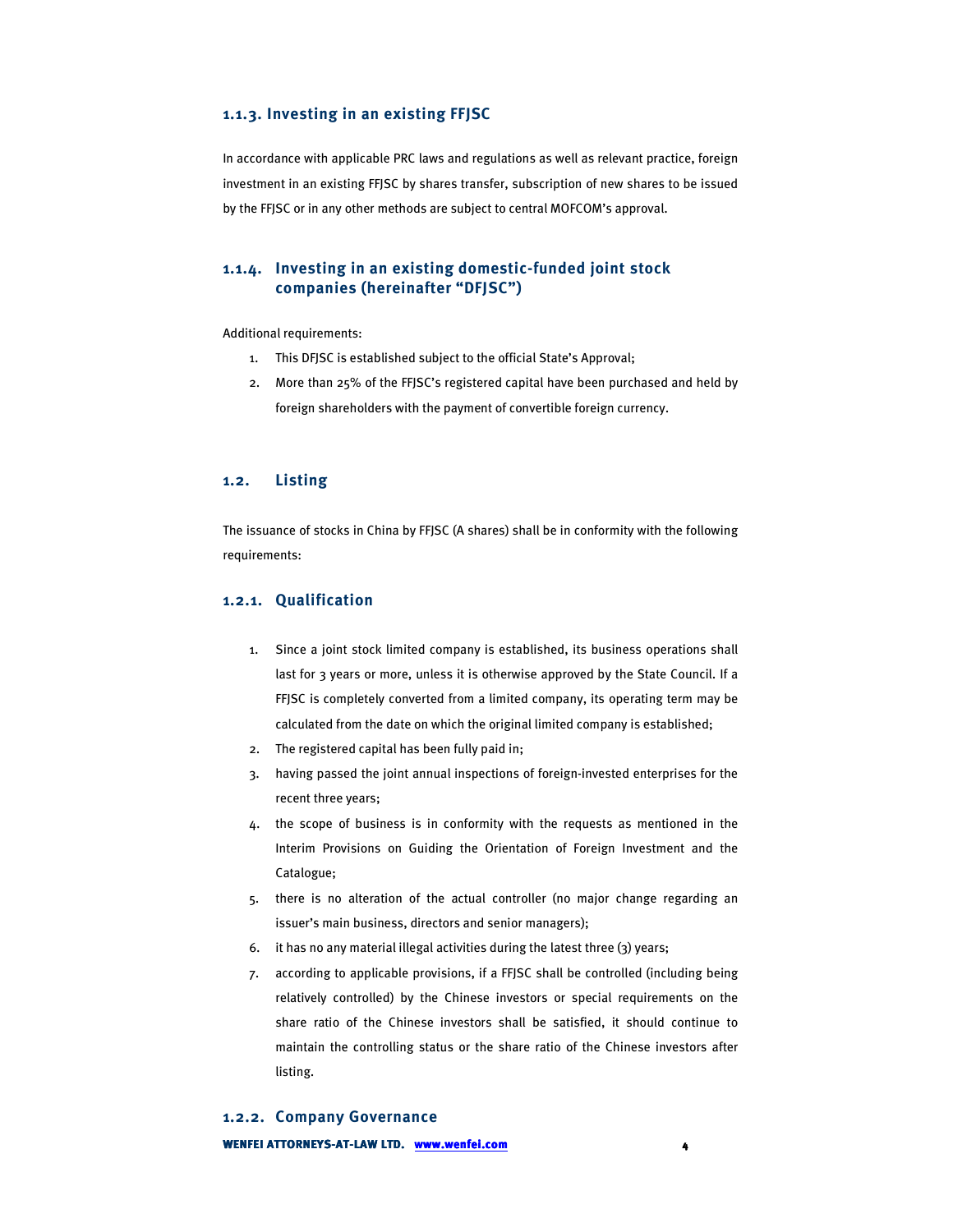- 1. Complete and sound organization structure;
- 2. Complete and effective internal control systems.

### **1.2.3. Independency**

- 1. Integrated business system and independent operation capability conducting market-based business;
- 2. Integrated assets; and
- 3. Independent personnel, finance, organization and business.

#### **1.2.4. No Intra-trade competition**

- 1. No competition with its controlling shareholder, actual controller or any other enterprise controlled by it; and
- 2. No competition after its raised funds invested in any project.

## **1.2.5. No Associated Transactions**

- 1. No any apparently unfair associated transaction with its controlling shareholder, actual controller or any other enterprise under its control; and
- 2. No manipulation of profit through associated transactions.

## **1.2.6. Finance**

- 1. Sound asset quality, reasonable structure of assets and liabilities, comparatively strong profit-making capacity and normal cash flows;
- 2. Positive net profits (which are calculated in accordance with the comparatively lower net profits upon deduction of non-regular profits/losses) of over RMB 30,000,000 accumulatively for the latest three (3) years prior to the issuance;
- 3. Net operating cash flow of over RMB 50,000,000 or business income of over RMB300,000,000 accumulatively for the latest three (3) years before issuance; Proportion of the intangible assets in the net assets at the end of the latest period being no more than 20%;
- 4. No uncovered deficit in the latest period; and
- 5. No false records in all material aspects in its financial statements within the latest three (3) years.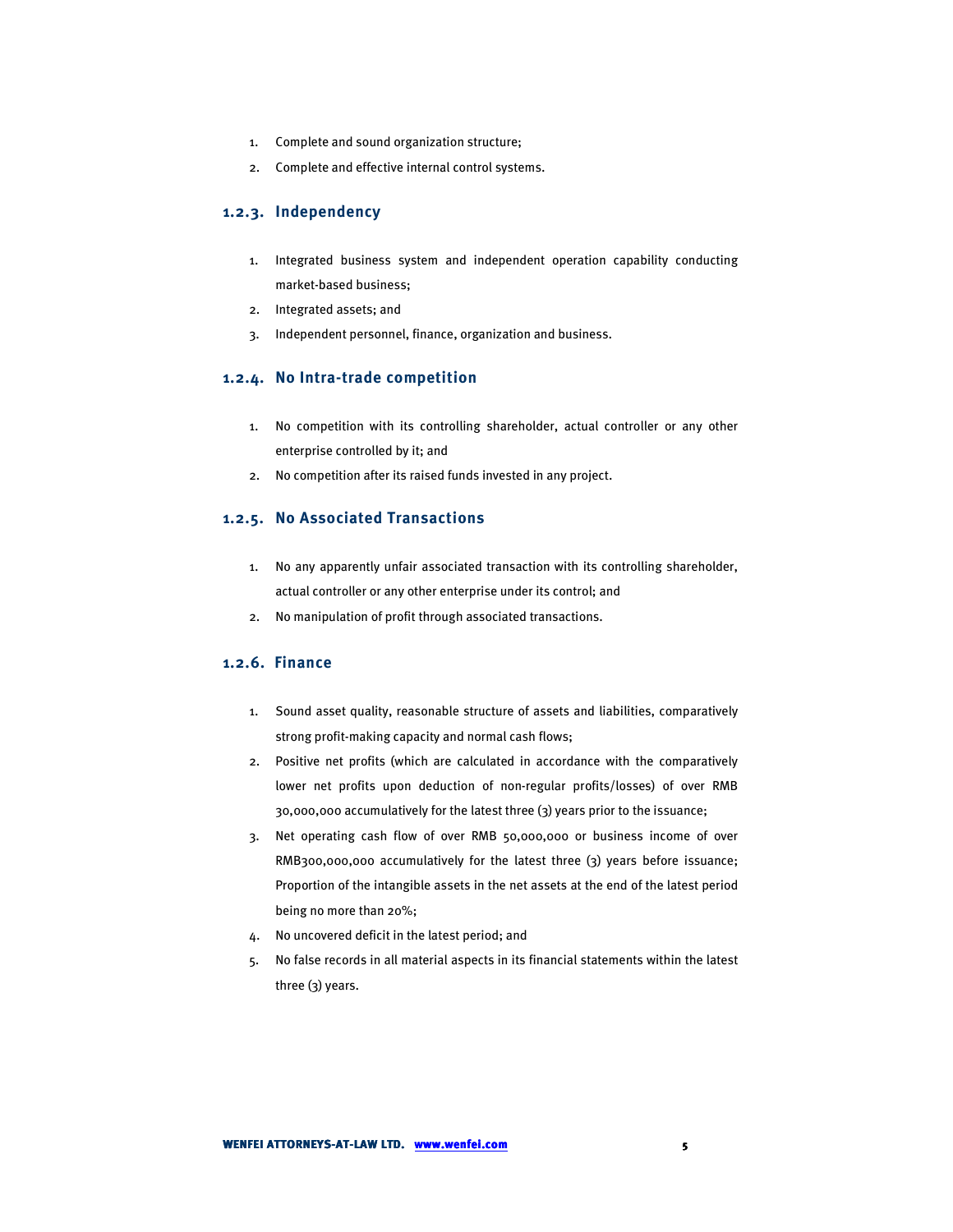## **1.2.7 Capital Stock and Share Ratio**

- 1. Total amount of the capital stock being no less than RMB30,000,000 prior to issuance;
- 2. Total amount of the capital stock being no less than RMB50,000,000 when applying for listing (required by the Shanghai and Shenzhen Stock Exchanges);
- 3. Shares as publicly issued being no less than 25% of the total amount of shares; and
- 4. The shares owned by foreign investors being no less than 10% of its total capital stock after the listing. industrial policies regarding foreign investment and the requests for the issuance of stocks by listed companies;

## **1.3. Procedures for Issuance**

- 1. Transformation to a FFJSC;
- 2. Submission the resolution of the board of directors on the specific items of stock issuance to the shareholders' assembly for approval;
- 3. Approval by MOFTEC;
- 4. Submission of Application Documents to the CSRC (including a certificate of approval and business license of the foreign-invested stock company that has passed the joint annual inspection);
- 5. Decision of CSRC
- 6. Examination and Approval by the Issuance Verification Committee of the CSRC
- 7. Alteration of relevant legal documents at the MOFTEC.

## **2. Practice**

Although there are different methods for the foreign investors to achieve the aim of listing on the mainland A-Share Market, we should admit that, the process is proved generally still to be difficult, though in the past a limited number of FIEs managed to restructure themselves into FFJSCs and subsequently gained access to the capital market.

**WENFEI ATTORNEYS-AT-LAW LTD. WWW.wenfei.com** *6* Since 1993, such examples have occurred continuously. Lianhua Heqian, the first sinoforeign joint venture as the reform pilot in Shanghai, has transferred into the Lianhua Heqian limited stock company in 1992. The foreign investors Jiayun Group Hongkong, which controls 17.08% of the shares after its listing, became the first major shareholder. The another example is the Fujian Haosheng (now named Lijia Stock), 44% of shares held by Haosheng Shilin (Hong Kong) limited company, which is restructured from a sino-foreign joint venture operated by three parties. Similar cases are North Stock, Xindu Hotel, etc. With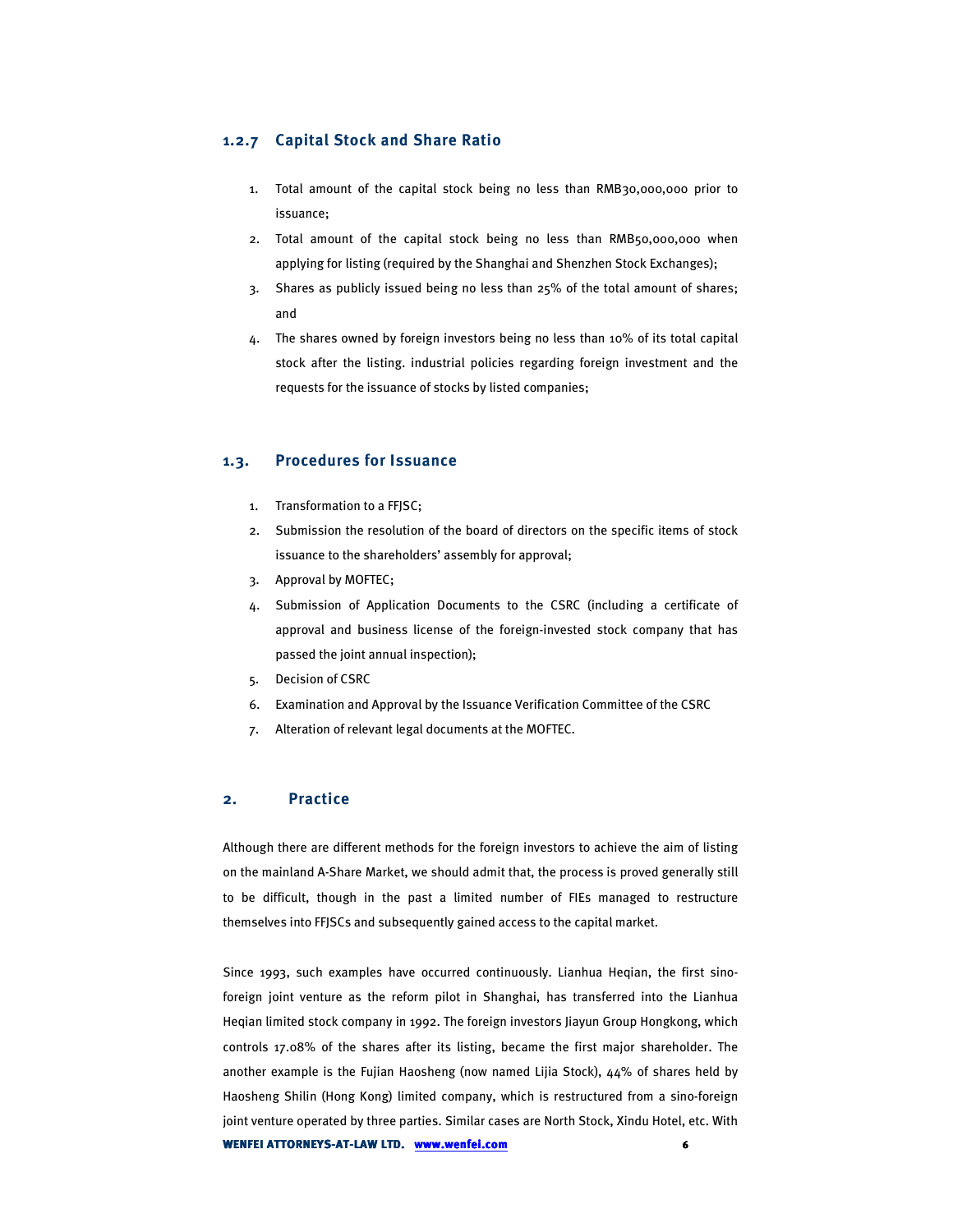the promulgation of the Some Opinions Relevant to Foreign Investment in Listed Companies in 2001, Special Provisions on the Contents and Formats of Prospectuses of Foreign-funded Joint Stock Companies in the following 2002, the future seems more and more attractive to the foreign investors. In the following few years, Huoxiang Stock, Ningbo Dongmu, and Hefei Sanyo have realized its listing one after another. But from 2004 till now, there is no move any more.

Worth mentioning, so far only one wholly foreign-owned enterprise (hereinafter "WFOE"), Min Can Kun B, has succeed in listing its shares in the B-Stock market through directly transformation into FFJSC, which benefited from the relative loose policy to the FIEs at that time. There was no such restriction of 25% Share Ratio ("the proportion of non-listed foreign shares of the foreign-funded joint stock company after its shares have been listed shall not be lower than 25% of the total share capital") as provided for in the Circular of the General Office of Ministry of Foreign Trade and Economic Cooperation On Relevant Issues of Foreignfunded Joint Stock Companies.

But over the years only a minority of the FIEs has made substantial progress in the A-share IPO. And they will continue to face challenges when seeking permission for any listingrelated business in China. Nevertheless, the newly released policies have strengthened the possession of foreign investors in the Chinese capital Market. Optimists even speculate that the end of 2008 would witness the listing of the first few foreign firms in China's stock market.

In fact, industry observers argue that the 2008 regulatory changes have been minor -- really nothing more than a mirror of the 2001 regulations, but with more complex limitations and lacking feasibility. Such as the requirements mentioned in the Special Provisions on the Contents and Formats of Prospectuses of Foreign-funded Joint Stock Companies, the Issuer shall disclose in detail affiliated transactions with its shareholders, including any restrictions on its use of trademarks, patents or proprietary technology.

The move will be not as fast as expected. In accordance with China's commitment upon the entry of the WTO, China will push forward the opening of domestic and foreign trade to the outside world, but the opening will be step by step. According to a CSRC spokesman, consensus has been reached as to the new regulation allowing foreign investors access to the domestic A-share market will be concerned until the "red chips" return.